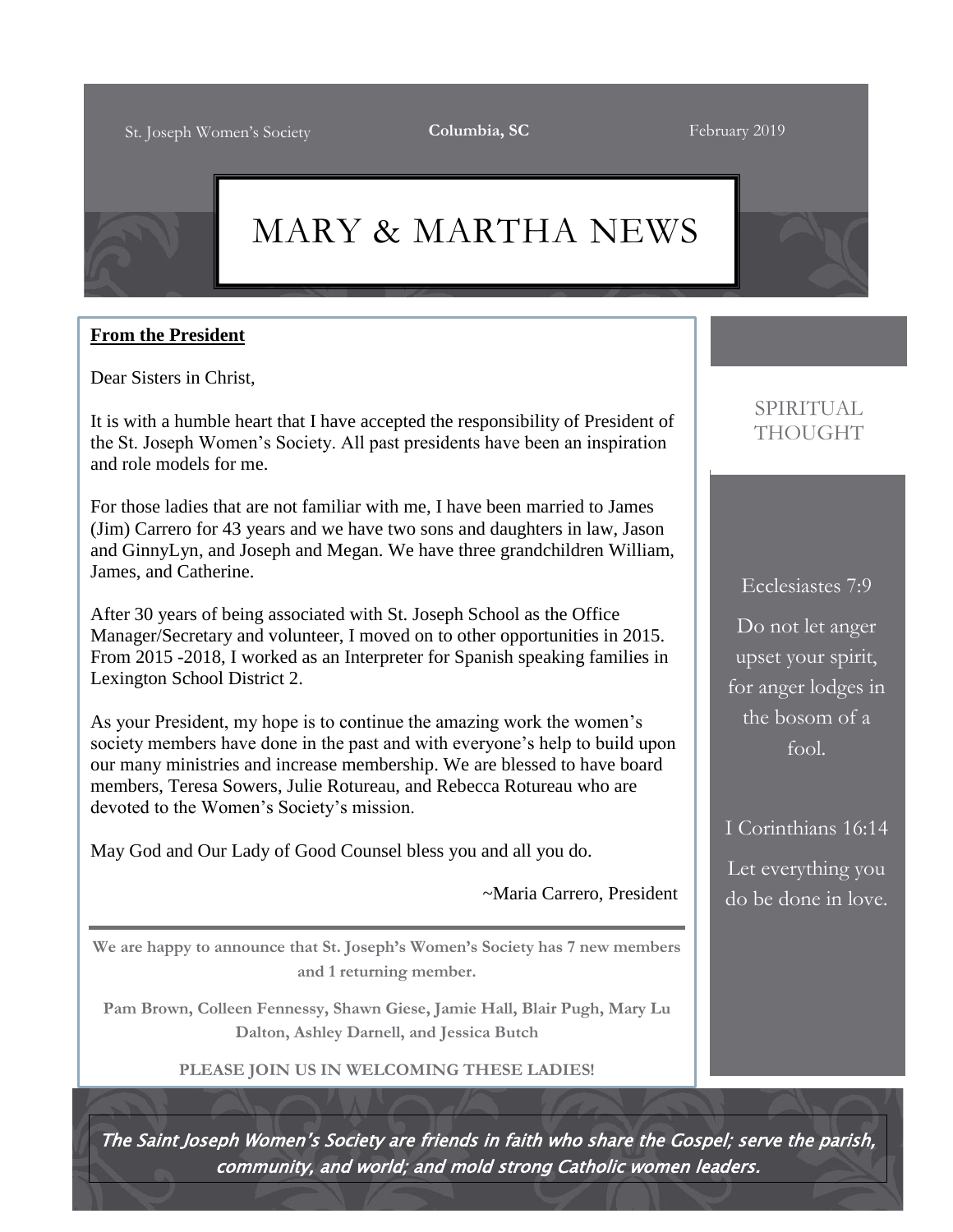#### **SCCCW 2019 Convention Project**

**This year SCCCW will again be supporting a pro-life commitment to provide "A place for women experiencing a crisis pregnancy where they can care for their babies while receiving education for their journey to independent living." St. Clare's Home is underway will be located in Greenville and provide housing for those expectant mothers who choose life and are in need of shelter. SCCCW members raised \$11,680 toward this home in 2015. The funds are being held in trust by the Diocese for this project. St. Joseph Women's Society will make a donation from the treasury toward the project. If you would like to add a personal donation please contact Julie Rotureau, treasurer. More information about St. Clare's home is available in the Call to Convention.**

The Community Service Project for the Beaufort Deanery (sponsors of the 2019 SCCCW CONVENTION) is: To provide items to support St. Francis Center, Family Promise, and St. Vincent de Paul Pantry.

The Beaufort Deanery is inviting convention attendees to participate in its community service project in an effort to "break the cycle of poverty through advocacy, respect and compassion".

If you are not attending the convention, but would like to help with this community project,

PLEASE BRING YOUR ITEMS TO DONATE TO THE FEBRUARY 17, 2019 MEETING.

THANK YOU AND GOD BLESS YOU FOR YOUR GENEROSITY!

#### **Lists of needed items are as follows:**

#### **St. Francis Center**

Canned Goods, Napkins, Plastic Cutlery, Paper Towels, Toilet Tissue, Dish Soap, Disposable Plates, Cups, and Bowls, Shampoo, and Laundry Detergent

#### **Family Promise**

Men's Women's & Children's Socks, Women's New Underwear, T-shirts, Pajamas, Gloves, Men's New Briefs, Toilet Tissue, and Hand Sanitizers & Tissue

#### **St. Vincent de Paul Pantry**

Rice, Grits, Soup, Fruit Juice, Cereal, Spaghetti Sauce, Crackers, Peanut Butter, Jelly, Canned Fruits and Vegetables, and Canned Meats (beef stew, chicken, etc.)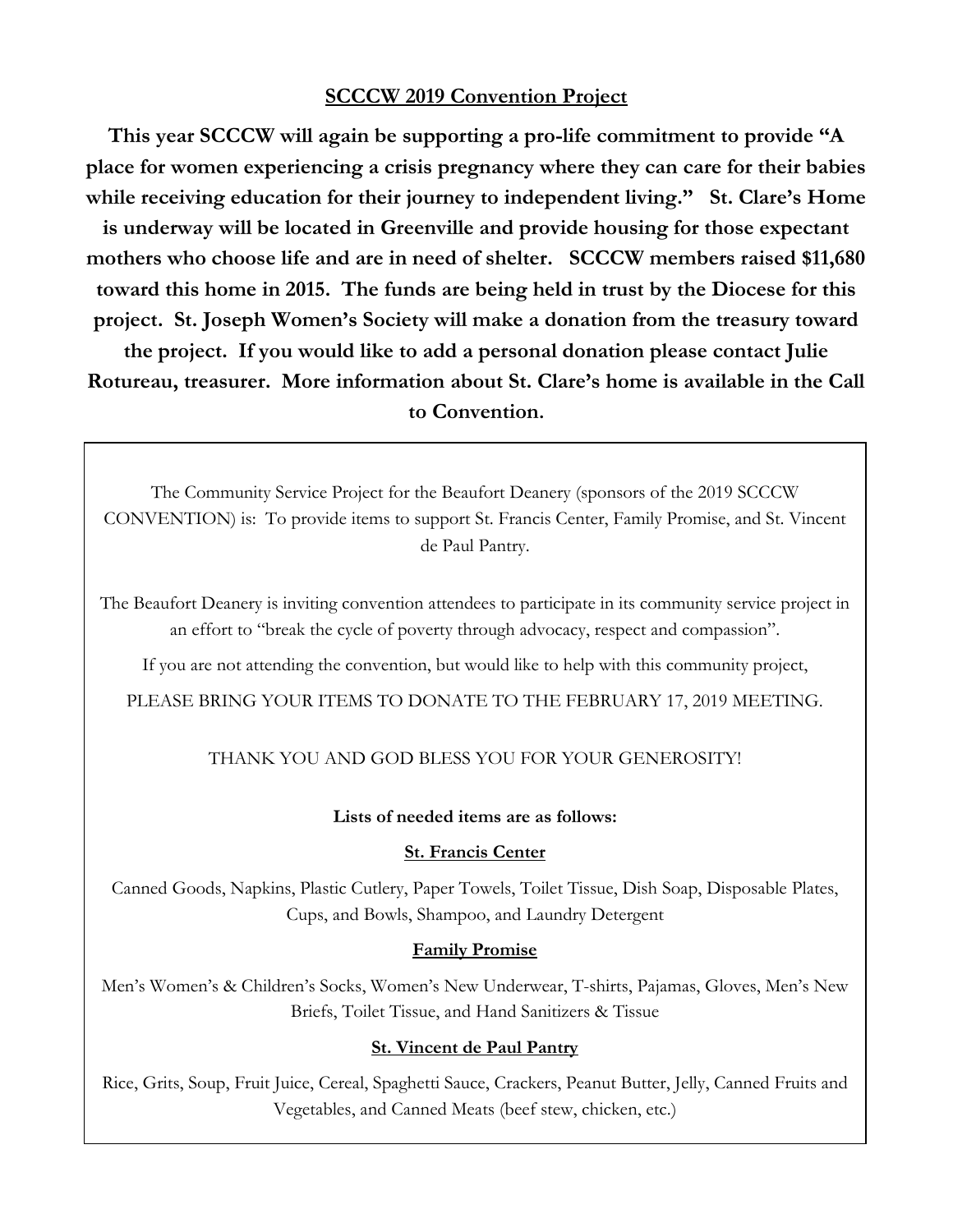SC COUNCIL OF CATHOLIC WOMEN 50/50 Raffle DRAWINGS EACH DAY DURING CONVENTION \$ 5 PER TICKET FRIDAY, MARCH 8 BLUE TICKET SATURDAY, MARCH 9 PURPLE TICKET SUNDAY, MARCH 10 BEIGE TICKET 50/50 Raffle - a Convention Fundraiser As of now, we have 120 available, tickets Selling Fast. Available at our Feb 17 Meeting – Contact Person is Julie Rotureau, Treasurer (rotureau@att.net)

**PLEASE MARK YOUR CALENDARS…..IMPORTANT UPCOMING MEETINGS…**

### **\*Sunday, February 17-Monthly Meeting – Spotlight on Committees \*Sunday, March 24-Lenten Retreat after the 10:30 a.m. Mass Followed by a light lunch and monthly meeting**

**WE LOOK FORWARD TO SEEING YOU AT BOTH MEETINGS AND LENTEN RETREAT**

#### **2019 Dues Reminder**

**Membership Dues for our organization (\$20) are collected at the beginning of each calendar year. Please make checks payable to Saint Joseph Women's Society and include a message providing your e-mail address. You may request that information, such as "Mary and Martha" be sent to you by US Mail, rather than email. You can pay dues at SJWS meetings, or drop your dues in the Sunday Collection or at the church office in an envelope labeled "Women's Society." We've included a form on the next page for your convenience.**

> **Julie Rotureau, Treasurer [rotureau@att.net](mailto:rotureau@att.net) 803-463-4877 cell**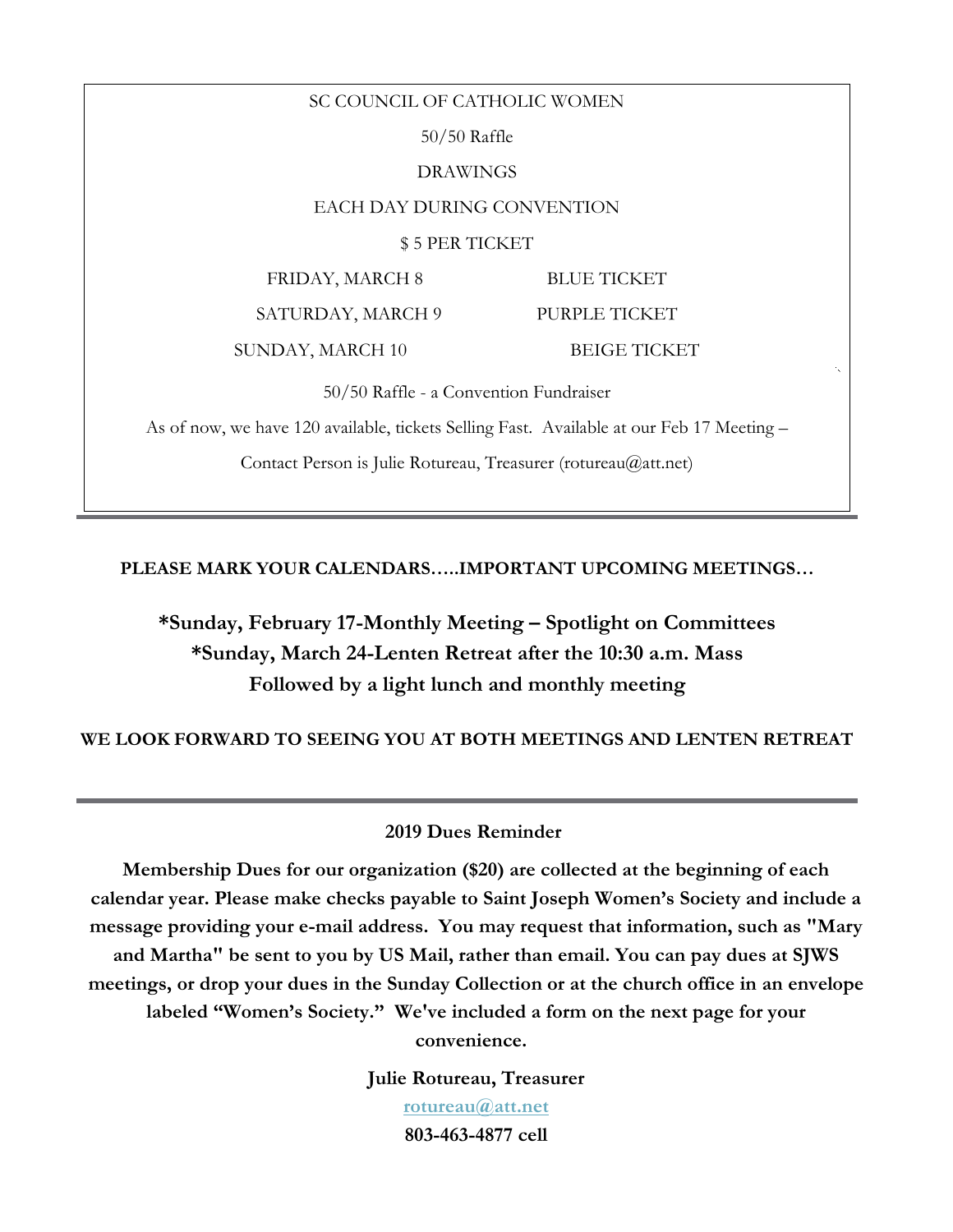# **St Joseph Women's Society Interest Form and Membership Form**

For more information, please visit our website at www.stjosephcolumbia.org

To contact us, please send email to [womensociety@stjosephcolumbia.org](mailto:womensociety@stjosephcolumbia.org)

Or, simply fill out this information, drop it in the collection plate during Mass, or mail it to the parish office at *3512 Devine Street, Columbia, SC 29205*.

| How may we contact you?                                                                   |
|-------------------------------------------------------------------------------------------|
|                                                                                           |
| Phone (cell):                                                                             |
| Email:                                                                                    |
| Or:                                                                                       |
| "Yes, I'd prefer receiving correspondence at the above address"<br>Mail:                  |
| YES, I am ready to join the Women's Society now. I am including the 2019<br>DUES of \$20. |
| I'm already a member, renewing my membership for 2019. I am including the<br>2019 DUES.   |
|                                                                                           |

*"St. Joseph Women's Society are friends in faith who share the Gospel; serve the parish, community, and world; and mold strong Catholic women leaders."*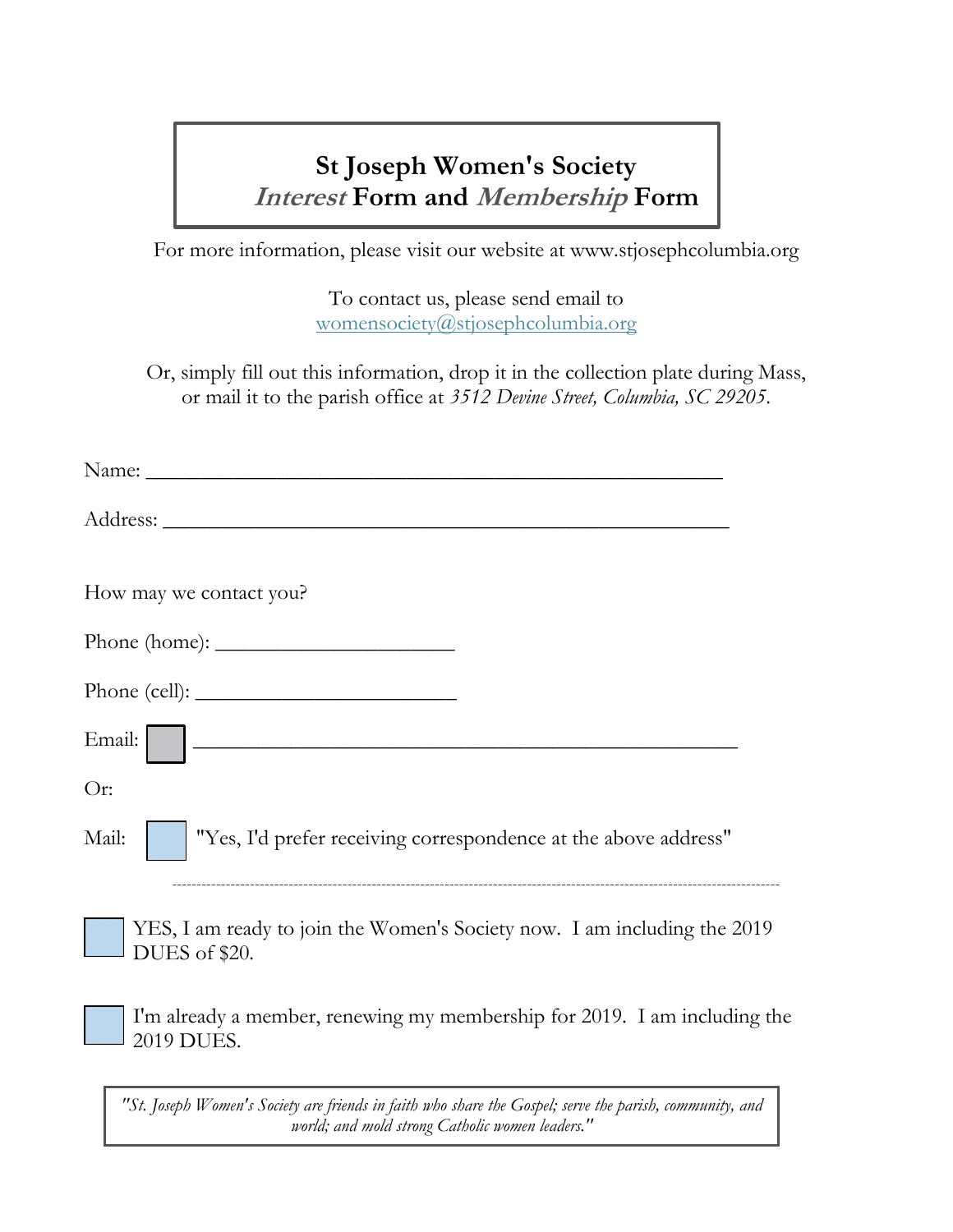## **St. Joseph Women's Society 2019**

| Month/Date      | Activity                                          |                                 |
|-----------------|---------------------------------------------------|---------------------------------|
| February        |                                                   |                                 |
| 17              | Monthly Meeting - 1:30 Ursuline Hall MAB          |                                 |
| March           |                                                   |                                 |
| 5               | <b>Shrove Tuesday</b>                             |                                 |
| $\overline{6}$  | Ash Wednesday                                     |                                 |
| 8,9,10          | <b>SCCCW</b> Annual Convention                    | <b>Hilton Head Island</b>       |
| 15              | <b>Lenten Soup Supper</b>                         | <b>SJWS Responsibility</b>      |
| 24              | Lenten Retreat - Mass at 10:30 a.m. followed by   | <b>Sister Mary Cecile</b>       |
|                 | Retreat and then monthly meeting.                 |                                 |
| 31              | Parish Picnic                                     |                                 |
| April           |                                                   |                                 |
| 20              | <b>Decorate Church before Easter</b>              | Flowers/Decorating - 10:00 a.m. |
| $\overline{21}$ | <b>Easter Sunday</b>                              |                                 |
| 27/28           | <b>Belk Charity Ticket Sales after all Masses</b> | Benefit St. Joseph Youth Group  |
| 28              | <b>Columbia Deanery Meeting</b>                   | St. Martin de Porres            |
| May             |                                                   |                                 |
| $\overline{4}$  | <b>First Communion</b>                            |                                 |
| 5               | May Procession, Catholic Woman of the Year        |                                 |
|                 | crowns Blessed Virgin - Beverly Stricklin         |                                 |
| 19              | Monthly Meeting - 1:30 Ursuline Hall MAB          |                                 |
| June            | No meeting                                        |                                 |
| July            | No Meeting                                        |                                 |
| $20 - 28$       | <b>Birthright Baby Shower- Church Narthex</b>     |                                 |
| 24              | Birthright Tea Room Lunch-Donor Hall              |                                 |

| <b>CONTACT INFORMATION</b>           | <b>PHONE</b>                | <b>E-MAIL ADDRESSES</b>    |
|--------------------------------------|-----------------------------|----------------------------|
| President: Maria Carrero             | 803-609-1434                | mariadccarrero@hotmail.com |
| <b>Vice President: Teresa Sowers</b> | 803-776-8231                |                            |
| Secretary: Rebecca Rotureau          | 803-315-68708               | rrotureau3@gmail.com       |
| Treasurer: Julie Rotureau            | Home-782-2835 Cell 463-4877 | rotureau $\omega$ att.net  |